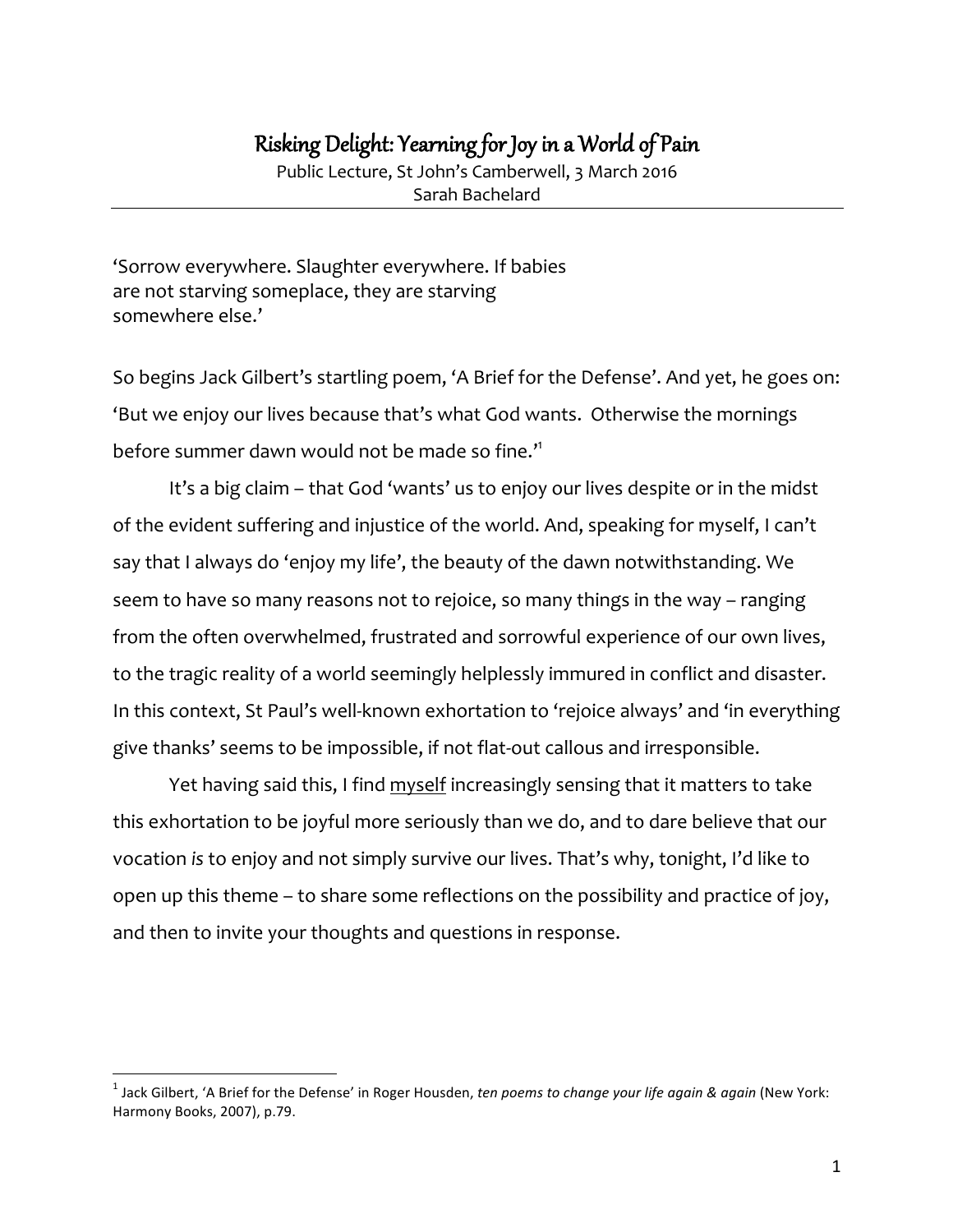## Ode to Joy

According to the imagination of the Hebrew and Christian traditions, joy is what happens when God is near.

'The prophet Isaiah exultantly salutes the awaited Messiah: "You have multiplied the nation, you have increased its joy" (9:3)', and he exhorts God's people to 'Shout aloud and sing for joy …for great in your midst is the Holy One of Israel' (12:6). Later, the book of Isaiah imagines this joy extending to the whole creation: 'Sing for joy, O heavens, and exult, O earth! Break forth, O mountains, into singing! For the Lord has comforted his people, and will have compassion on his suffering ones'  $(49:13).^{2}$ 

It's the same in the New Testament. The presence of God, in the person of Jesus, provokes (that is, 'calls forth') joy. Pope Francis's first encyclical was titled 'The Joy of the Gospel' (*Evangelii Gaudium*), and it sets out a veritable catalogue of scriptural rejoicing. 'Rejoice! is the angel's greeting to Mary (*Lk* 1:28), whose subsequent visit to Elizabeth makes John leap for joy in his mother's womb (cf. *Lk*  1:41). In her song of praise, Mary's spirit rejoices in God her Saviour (*Lk* 1:47), and when Jesus begins his ministry, John the Baptist cries out: 'For this reason, my joy has been fulfilled' (*Jn* 3:29). Jesus himself 'rejoiced in the Holy Spirit' (*Lk* 10:21), and he expects his message to bring us joy: 'I have said these things to you, so that my joy may be in you, and that your joy may be complete' (*Jn* 15:11).

It goes on. Rejoicing is the disciples' response at the sight of the risen Christ (*Jn* 20:20), and the life of the earliest Christian community is conducted in the key of joy. 'In the Acts of the Apostles we read that the first Christians "ate their food with glad and generous hearts" (2:46). Wherever the disciples went, "there was great joy"  $(8:8)$ ; even amid persecution they continued to be "filled with joy" (13:52). The newly

<sup>&</sup>lt;sup>2</sup> See Pope Francis, *Evangelii Gaudium*, s.4.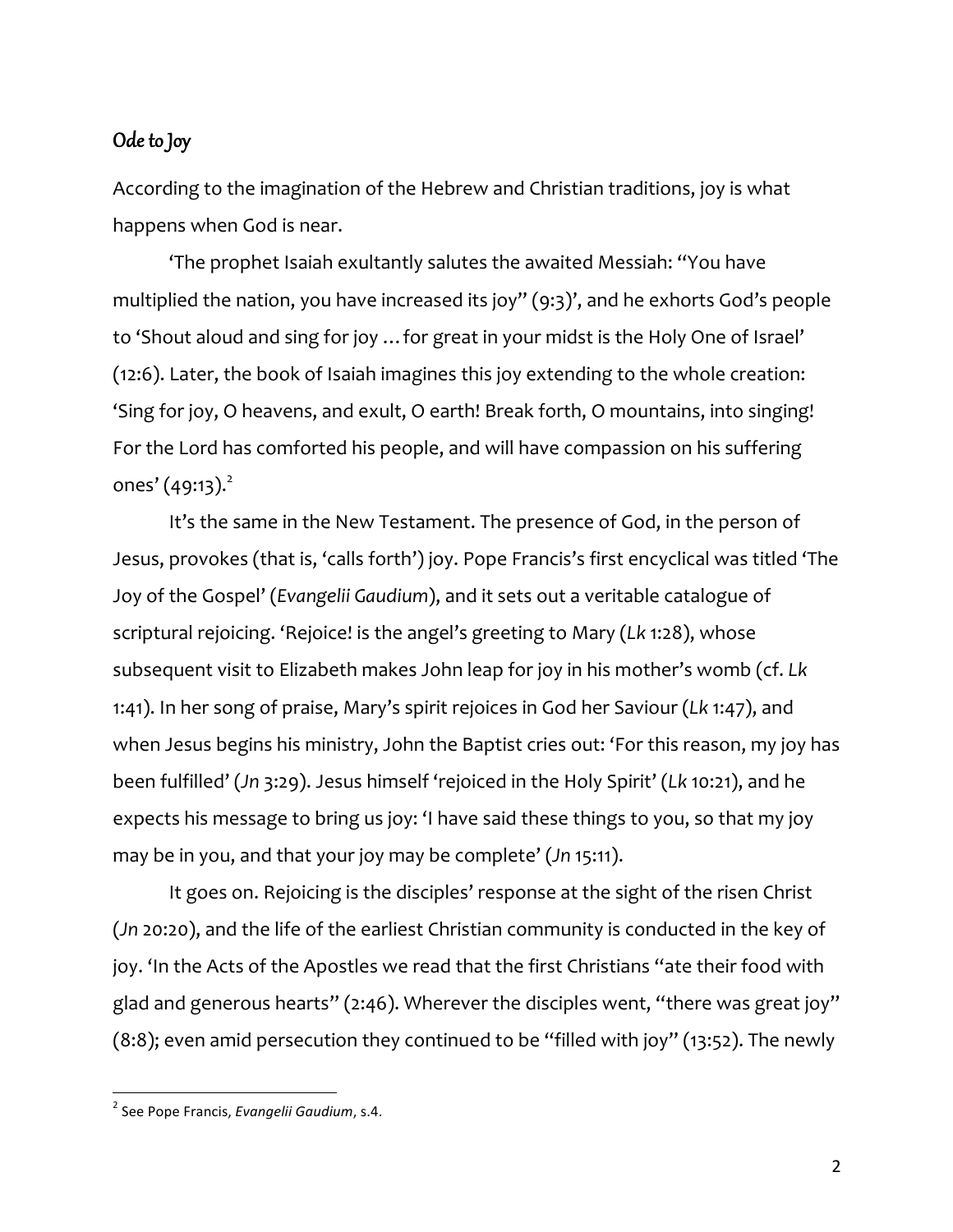baptized eunuch "went on his way rejoicing" (8:39), while Paul's jailer "and his entire household rejoiced that he had become a believer in God" (16:34)'. And Pope Francis exclaims: 'Why should we not also enter into this great stream of joy?'<sup>3</sup> Why not indeed?! Perhaps it's because we're not sure how to go about it.

Before I turn more fully to this question, I want to spend a little longer exploring this scriptural connection between God and joy. It seems to have significant implications for how we conceive the matrix and potential of our lives.

Notice first that, if God's life is seen as joyous, then it follows that all that lives issues forth from joy. Creation is no grudging accomplishment, the product of duty or necessity, just another day at the divine office.4 Rather, it's an *expression* of God's joyfilled life and the *object* of God's rejoicing. 'God saw everything that he had made, and indeed, it was very good' (Gen. 1:31). On this account, the existence of the world is not justified by any external purpose and has no need of such justification. What exists simply expresses and multiplies joy. Creation is 'for nothing', nothing apart from joy that is – it is sheer gift and delight.

Such a vision suggests, in turn, something significant about the vocation and fulfilment of our lives – which has to do with enjoyment. This may come as a bit of a surprise. We live in an essentially utilitarian culture, and seek for our value and fulfilment in our usefulness, our accomplishments, in the 'good' we do. But this is where the notion of God creating from and calling forth joy is so subversive. The 'chief end of humanity', says the Westminster Catechism of 1647 'is to glorify God and to enjoy God forever'. How we do that, says theologian Jürgen Moltmann, is to rejoice in who God is, and to enjoy our own existence. For how can we glorify and enjoy God, unless we take joy in the gift God has given? 'Joy', he writes, 'is the meaning of human life, joy in thanksgiving and thanksgiving as joy'.<sup>5</sup>

<sup>&</sup>lt;sup>3</sup> Evangelii Gaudium, s.5.<br><sup>4</sup> Cf. Jürgen Moltmann, *Theology & Joy,* trans. Reinhard Ulrich (London: SCM Press, 1973), p.41.<br><sup>5</sup> Moltmann, *Theology & Joy,* p.42.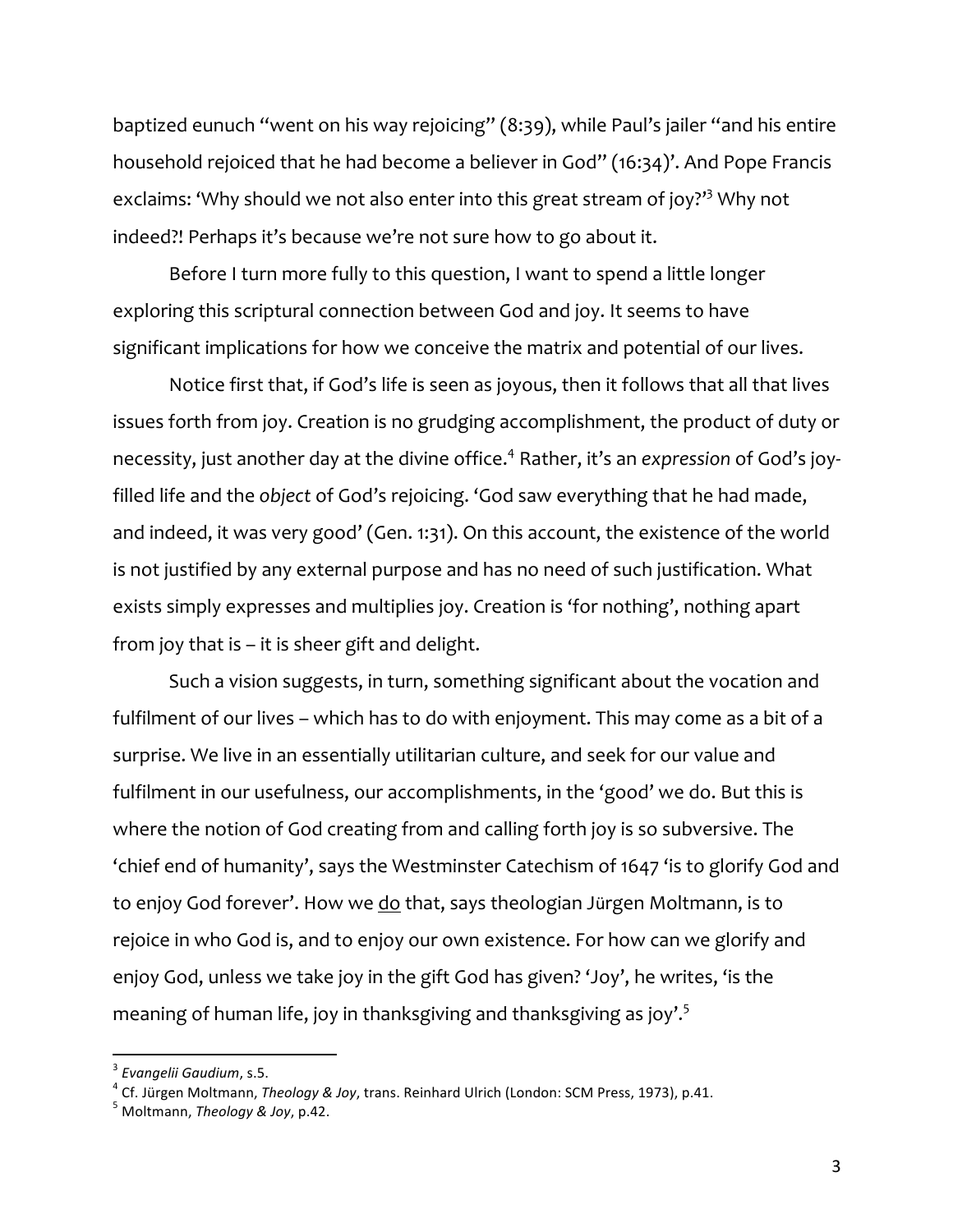In summary, then, and contrary to what many of us have learned or experienced, our tradition has a vast and imaginative sense of life as having been generated by, with and for joy. The validity of this vision can't be proved by argument, any more than the claim that God wants us to 'enjoy our lives' is proved by poetic appeal to the beauty of mornings before summer dawn. Indeed, as Jack Gilbert is fully aware, we could equally appeal to the fact of babies starving 'with flies in their nostrils' to argue that malice is at the foundation of the world, or at the least that joy is a scarce commodity and known only by a lucky few. So our tradition's faith that our lives are created from and for joy can only be verified, only discovered through a certain kind of experience. In Pope Francis's words, we're invited to 'enter into this great stream of joy', to encounter it as an ever present possibility, a gift awaiting reception. How is this possible?

# Liberated for Rejoicing

As I've pondered this question, I begin to sense there are two movements or practices necessary for entering into joy. I want to say a little about each of these.

#### *Accepting*

The first movement is to do with 'accepting'. Acceptance might seem a pretty lowkey, even somewhat flaccid concept, but as a *practice* it's surprisingly challenging and surprisingly powerful.

In the gospels, Jesus tells a story imagining the kingdom of God as a great banquet – a festive, joyous occasion. The invitations have been issued, but when the meal is prepared and it's time to come to the table, the guests one by one back out. 'They all alike began to make excuses', Luke's gospel says, pleading the need to manage their land, their oxen and their newly married state (Luke 14: 18-20). As theologian Douglas John Hall remarks, this is a story about a banquet from which,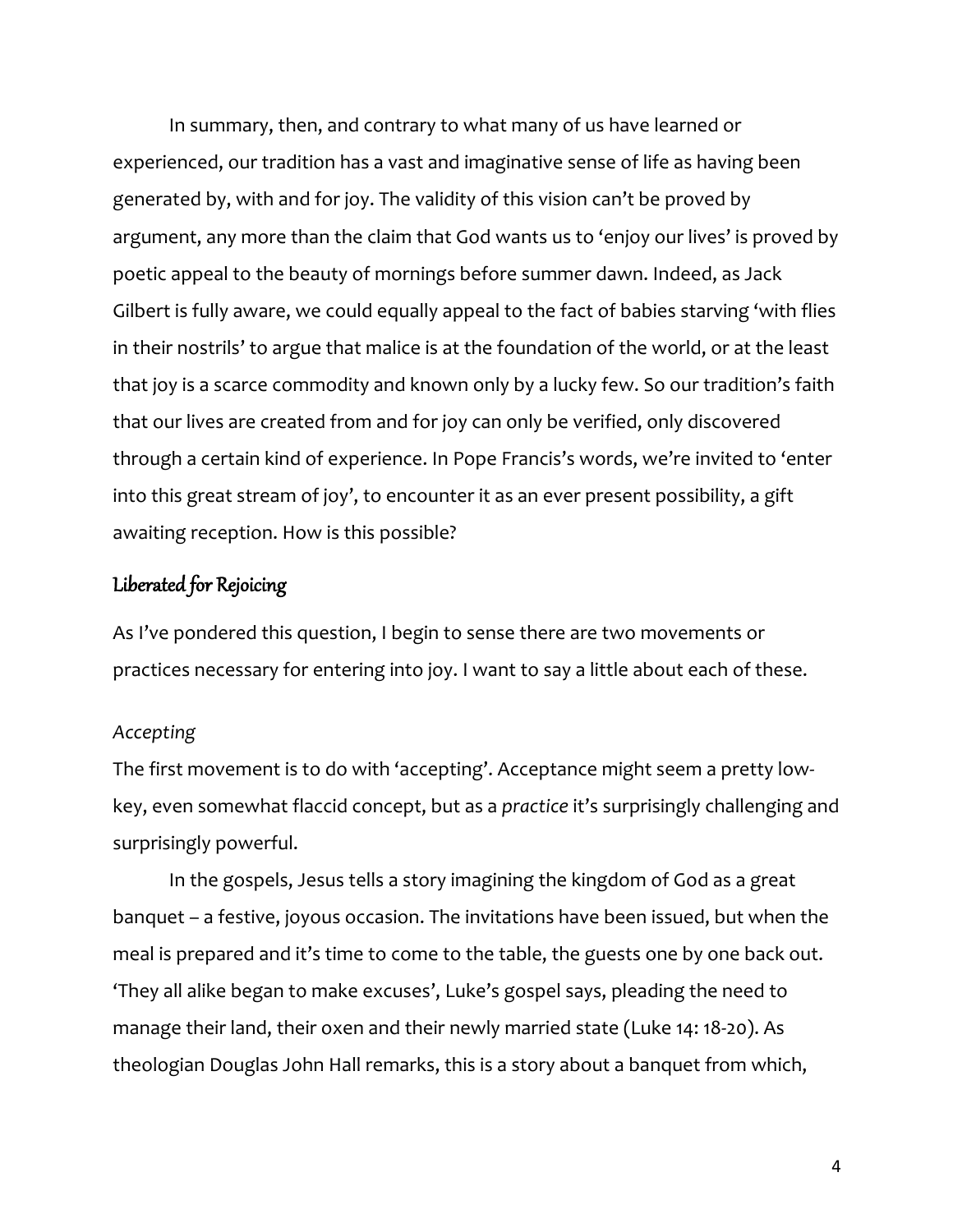ironically, 'everyone wants to stay away'. When you think about it, this is rather odd. What's so difficult to accept about an invitation to a feast?

I began to get an inkling of this, I think, when I was in my mid-thirties. I was unhappy and my life wasn't what I wanted it to be. I was single and childless and looked set to remain so; I had a decent job, but it wasn't satisfying; nothing was terrible, but neither was it terribly exciting. My life seemed grey, myself a total nonentity, and despite several attempts to enliven my prospects, nothing was really shifting. On this particular day, I was at an airport, my familiar litany of dissatisfaction and self-refusal playing through my head. Suddenly, the thought came – I am the only one in the whole world, the only one who is now or ever shall be given to live *this* life.

In a poem called 'And Yet', the Polish poet Czeslaw Milosz vividly depicts this realization of the radical singularity of each one of our lives. He speaks of 'every leaf of grass' having 'its fate',

Just as a sparrow on the roof, a field mouse,

And an infant that would be named John or Teresa

[Is] born for long happiness or shame and suffering

Once only, till the end of the world. $^6$ 

In the airport that day, I suddenly recognised the extraordinary singularity of my existence – not as a truism, or statement of the bleeding obvious, but as a matter for wonder and an experience of gift. And in that moment, I accepted the invitation to the banquet (such as it was) of my own life. I stopped wishing for some other life, some better, more glamorous, more 'together' life – I accepted the life I had – all that it was and all that it wasn't. This was an experience of acceptance not as resignation but embrace. The image I had was of holding my life close, chest to chest, yielding myself to it, no longer resisting it. It came as a profound relief and as an opening – if

<sup>&</sup>lt;sup>6</sup> Milosz, Czeslaw, *Provinces*, trans. Czeslaw Milosz and Robert Hass (New York: The Ecco Press, 1991).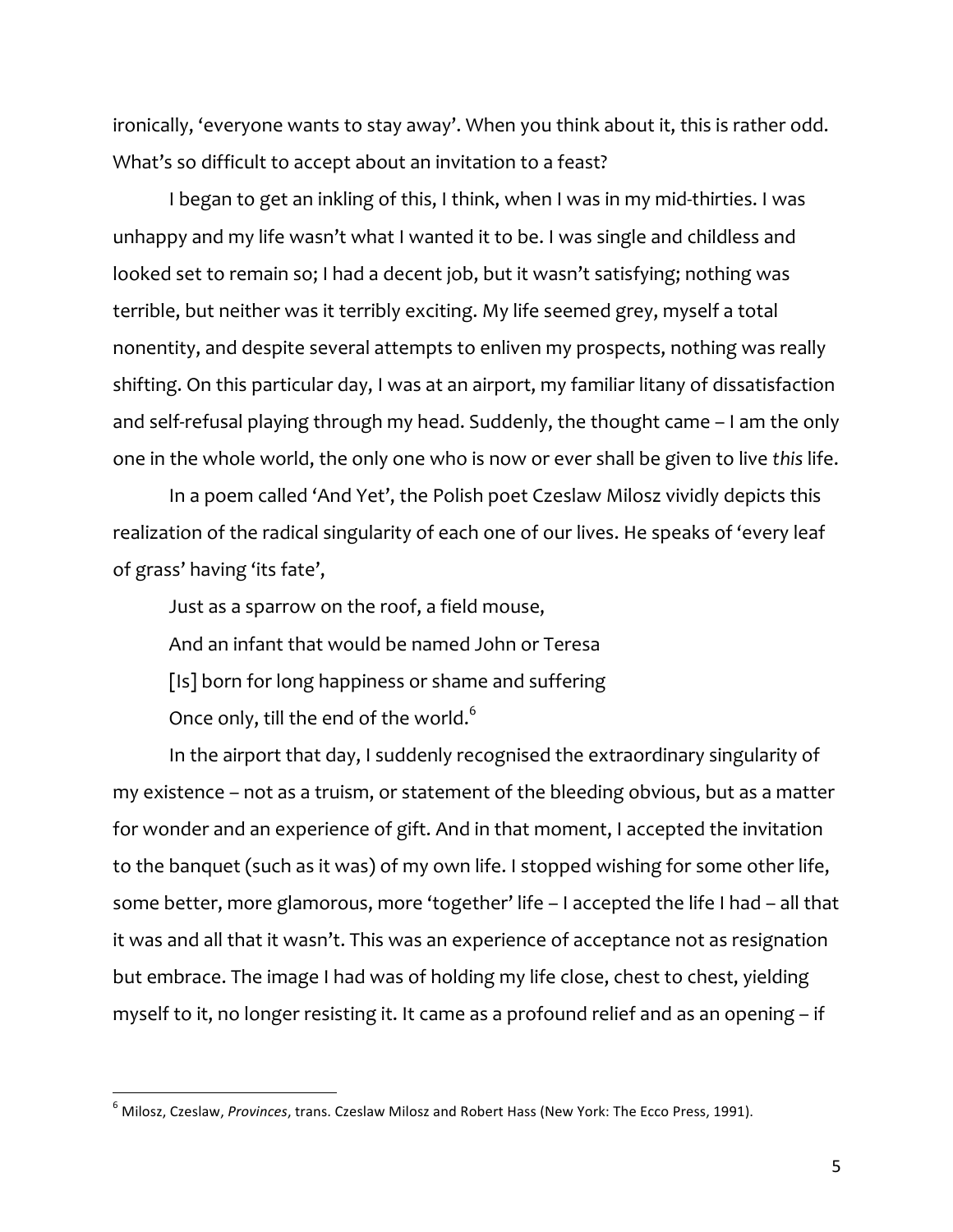not at that moment to riotous joy – at least to a sense of contentment and blessing. How's that for an airport experience – and it wasn't even the Qantas lounge!

As I explore what allowed for that experience of deep acceptance, it seems connected to what our tradition calls 'poverty of spirit', the condition of having come to the end of my own resources and so finally to the end of striving. Laurence Freeman has said that 'If we want to understand poverty of spirit we have to accept it as the reaching of the boundaries of our being and our capacity, and finding we are unable to go further by ourselves'.<sup>7</sup> We don't usually reach this place without a good deal of resistance. We tend to be dragged here, kicking and screaming, by way of failure, lament, exhaustion and despair. That was certainly the case for me. And yet strangely it's as we finally let go our expectations of what our lives should be, our efforts to make things right, or to manage life on our terms, that we are newly opened to the possibility of gift and delight. Freeman continues: 'Poverty of spirit is a "grand poverty" because when we have touched this boundary of being …, it surprisingly recedes and marvelously our being expands. That is the resurrection'.<sup>8</sup> And resurrection is joy.

These links between poverty of spirit, acceptance and joy, are strongly affirmed by our tradition. We see this connection, for example, in the life of Mary. Her 'lowliness', or poverty of spirit, evidenced by her willingness to let go her life plans, was the condition of her accepting 'yes' at the annunciation, her 'let it be unto me'. And it was this acceptance that led to rejoicing for her and for the world. We see something similar in the life of St Francis – that most overtly joyful of the saints – whose access to joy was acceptance of his own poverty, enacted famously when he stripped himself naked and when he embraced the leper.

<sup>&</sup>lt;sup>7</sup> Laurence Freeman, *Light Within: Meditation as pure prayer* (Norwich: Canterbury Press, 1986 and 2008), p.76.<br><sup>8</sup> Freeman. *Liaht Within*, p.76.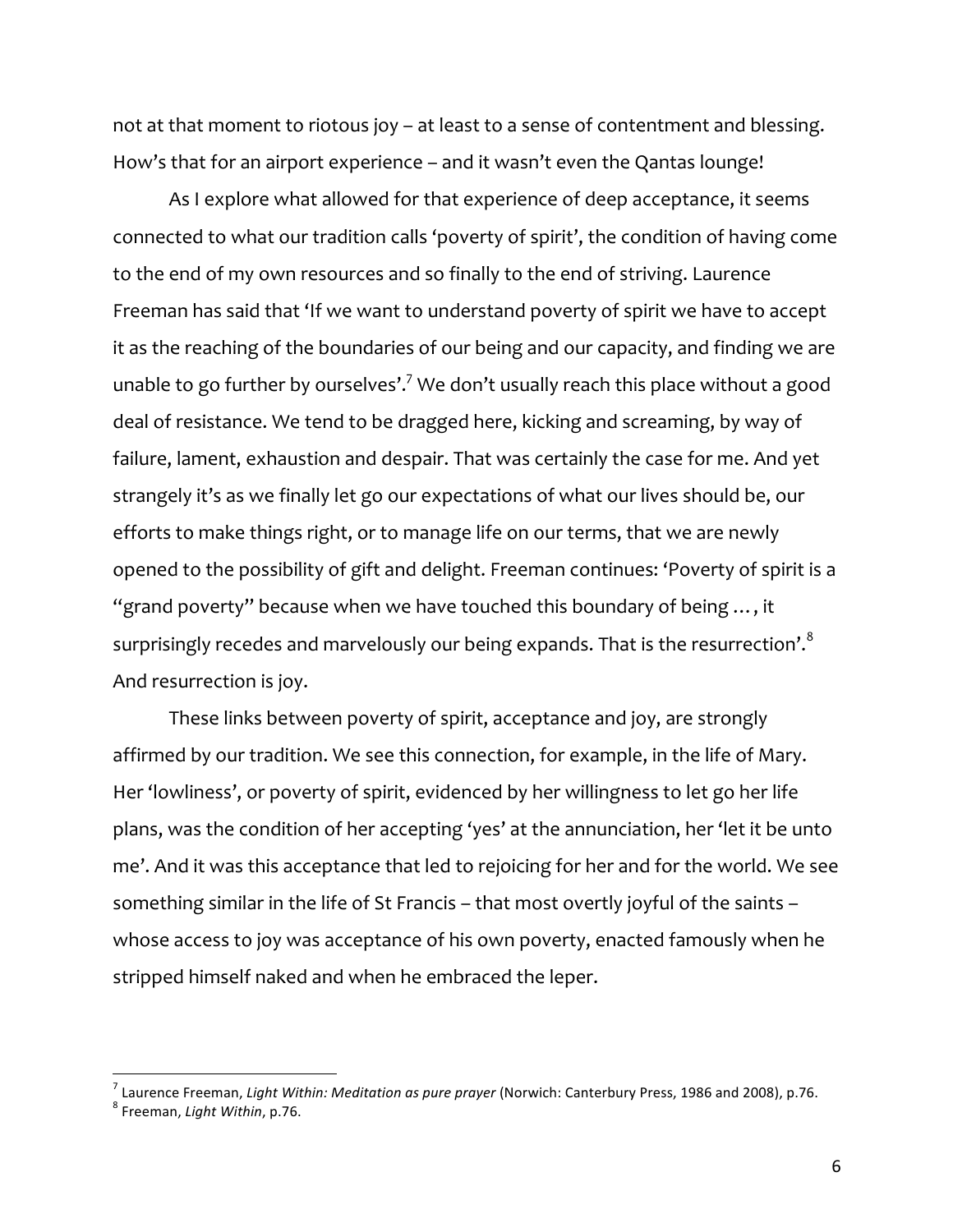The paradox seems to be that fully accepting the gift God would give us of joyfull life involves a necessary letting go and relinquishment, the willingness to be dispossessed of life on our terms, so to receive what is actually offered. In the parable of the great banquet, the guests are invited but they're unable to sit lightly enough to their interests and possessions so as to accept the proffered gift. As a result, they miss the feast. And who, in the end, gets to come? 'The poor, the crippled, the blind, and the lame' (Luke 14:21) – the poor and the poor in spirit, for theirs is the kingdom of heaven.

## Risking Delight

Thus far, then, I've been speaking of accepting the invitation to life we've each received, whatever our circumstances, whatever our sense of disappointment or frustration, whatever we've missed out on and however it hurts. This is the first movement necessary for entering into joy, and for some, it's the work of a lifetime, a crucifying process – accomplished by way of sadness, shame, guilt, anger, despair, dread and costly relinquishment. Yet ultimately this process of radical acceptance issues in the possibility of 'risking delight'. $9$  This, I think, is the second practice involved in being liberated for rejoicing.

The notion of having to *risk* delight may also seem strange. In what sense is delight, a risk? Isn't it what we all yearn and hope for? Well yes – but it's also intrinsically bound up with vulnerability, and there's the rub.

We 'risk' delight when we're willing to have a go in life, when we abandon ourselves whole-heartedly to a vocation or a relationship or a cause. It's a risk because nothing's guaranteed. Yes – we might be delighted, but we might also be disappointed, and so the temptation is to hedge our bets, to limit our vulnerability – to put in place some safety net in case it all goes wrong. And then somehow joy

 $<sup>9</sup>$  Gilbert. 'A Brief for the Defense'.</sup>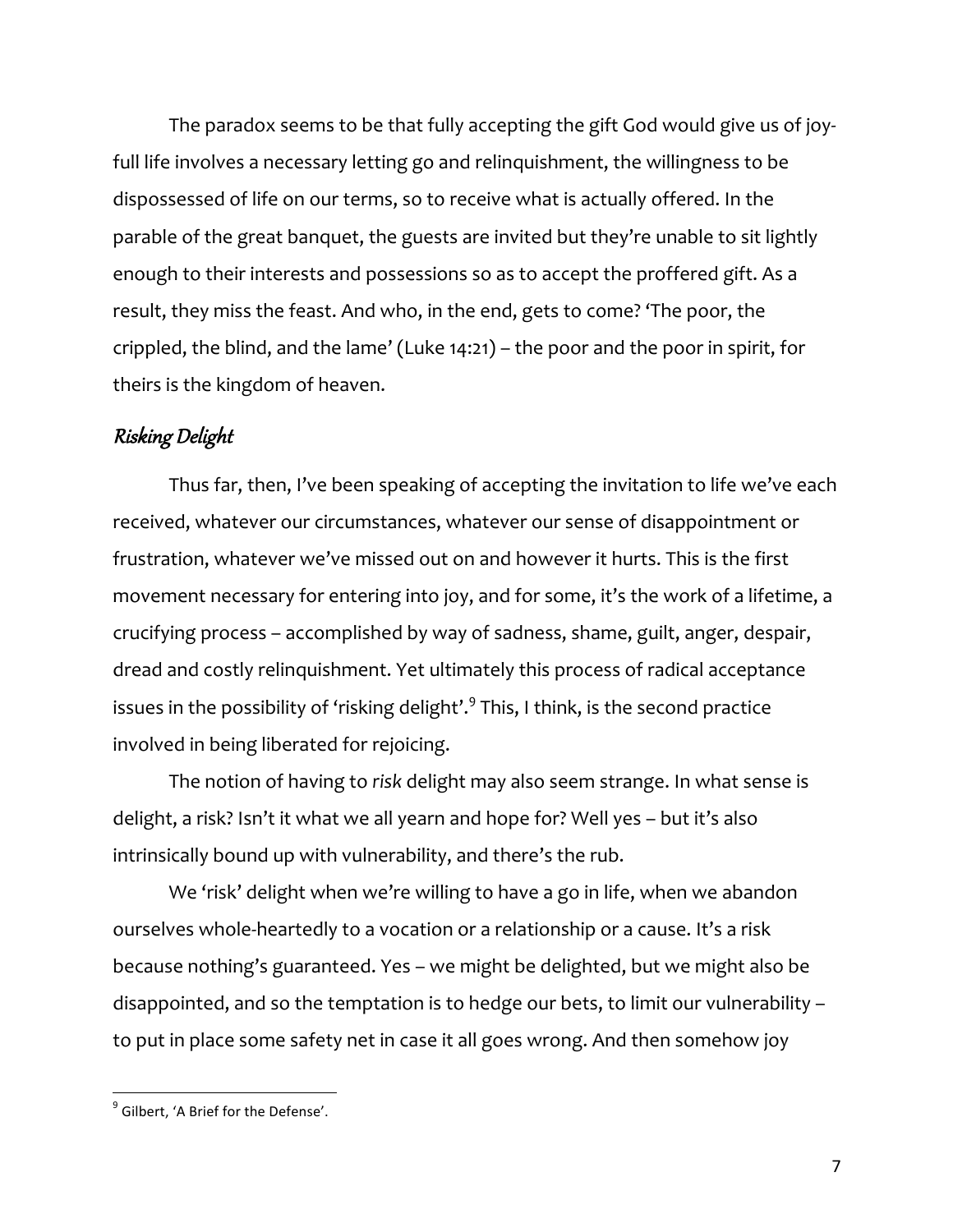eludes us. And yet we know from the life of Jesus, from the story of creation, that this is not God's way – and that our self-protective instincts limit our participation in and reception of God's joyous life. This is poignantly illustrated in the parable of the talents, where the servant who's judged severely is the one who won't take the risk, won't give himself to the task, who secures what he's got out of fear, while the servants who dare to have a go, to risk themselves and their possessions are the ones who 'enter into the joy of [the] Master' (Matt. 25:21).

Notice too that 'risking' delight isn't only about what we do or how we participate in life. It's also to do with the practice of enjoyment itself. Jack Gilbert says: 'We must have the stubbornness to accept our gladness in the ruthless furnace of this world'. And if you're like me, you might have to work at not resisting this invitation. It seems – well, risky – almost courting disaster and tempting fate.

There's another concern that goes alongside this – no doubt you've heard it, and you've probably voiced it. How can any of us rejoice while so many suffer? In the face of this, isn't my yearning for joy just insensitive and selfish, a self-indulgent luxury in a world of so much need? So let me conclude by saying a little about this.

## Yearning for Joy in a World of Pain

It's often said that 'joy' is deeper and more pervasive than 'happiness' or pleasure. I've been suggesting this is because our joy is sourced in the nature of God. If this is true, then what gets in the way of joy is not primarily suffering or sorrow, but alienation from the joyous life of God.

This would be almost impossible to say, if we didn't have the testimony, of those who (in the midst of terrible suffering) have discovered the inexhaustible reality of joy. St Paul seems to have known it. He exhorted the early churches to rejoice even in the midst of persecution and, as Laurence Freeman has remarked,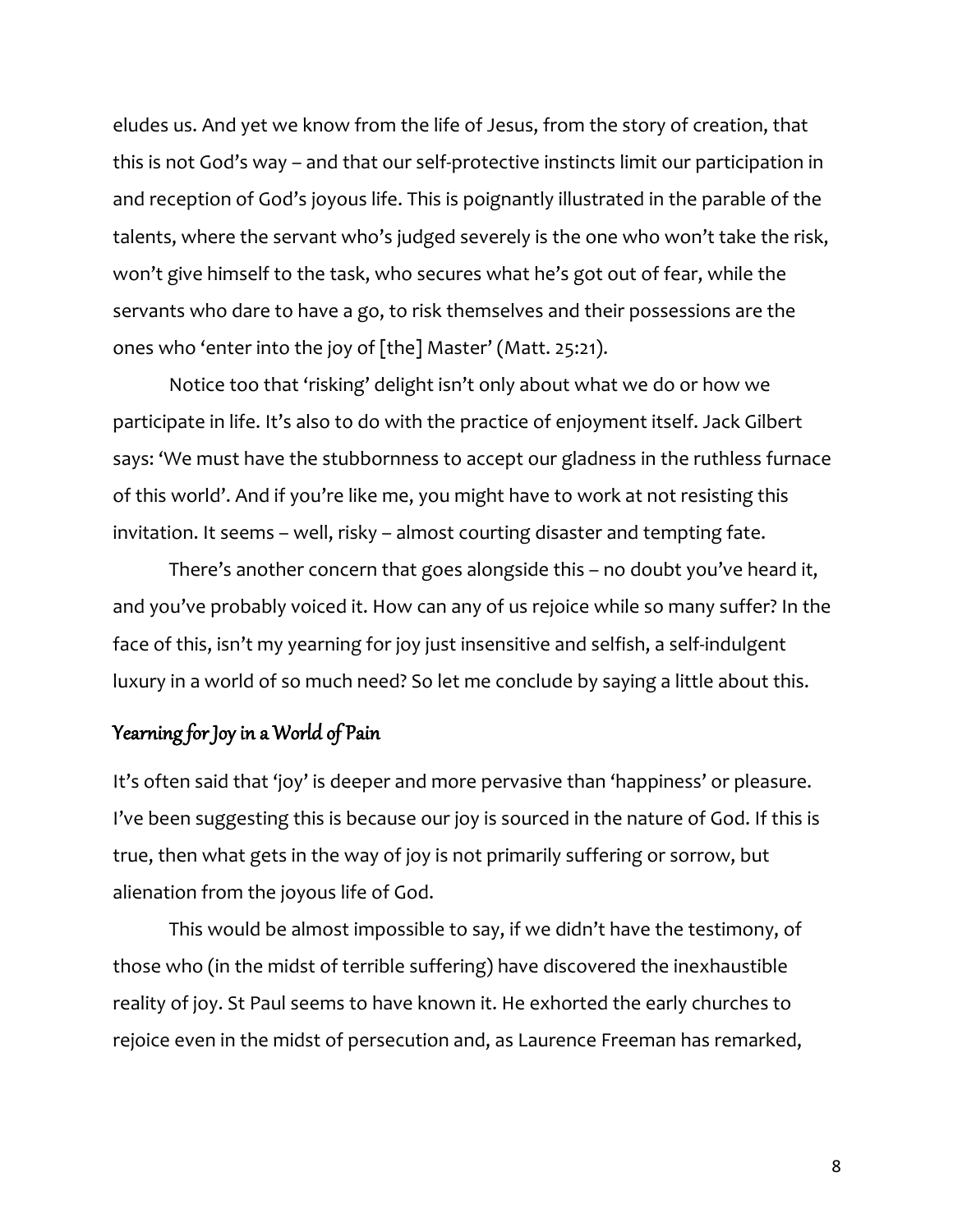despite the difficulties, setbacks and dangers of his life, he never lost his joy in ministry.

We also have the extraordinary testimony of the Dutch Jew, Etty Hillesum, writing in 1943 from a transit camp on her way to death in Auschwitz. As the camp empties with transport after transport, Etty's letters convey the all-but-unspeakable horror and insanity of the 'fatal mechanism' in which she and her fellow Jews had 'become enmeshed'.10 And yet, in letter after letter, she also exults in the beauty of the sky and expresses her gratitude for food packages and news she's received from friends. Once she exclaims, 'How glorious the Psalms are',<sup>11</sup> and that 'Spirits go up and down but humour keeps breaking through'.<sup>12</sup> In one of her final letters, she writes: 'How terribly young we were only a year ago on this heath, Maria! Now we've grown a little older … we have become marked by suffering for a whole lifetime. And yet life in its unfathomable depths is so wonderfully good, Maria – I have to come back to that time and again. And if we just care enough, God is in safe hands with us despite everything'.<sup>13</sup>

This is a sense of life's goodness and a capacity for continuing gratitude that's unimaginably hard won. Writing after one transport, she says: 'There was a moment when I felt in all seriousness that after this night, it would be a sin ever to laugh again. But then', she goes on, 'I reminded myself that some of those who had gone away had been laughing, even if only a handful of them this time'. And in the end, when she and her family were loaded onto the train, she says 'we left the camp singing'.<sup>14</sup> Was this singing just a pious avoidance of reality, a mere whistling in the dark? I don't think so. As I read Etty's letters, it reflects the deep joy she's come to know in her life – a joy which encompasses profound suffering and is shot through with the sorrow

<sup>&</sup>lt;sup>10</sup> Etty Hillesum, *Letters from Westerbork*, trans. Arnold J. Pomerans (London: Grafton Books, 1988), 126.<br><sup>11</sup> Hillesum, *Letters from Westerbork*, p.141.<br><sup>12</sup> Hillesum, *Letters from Westerbork*, p.142.<br><sup>13</sup> Hillesum,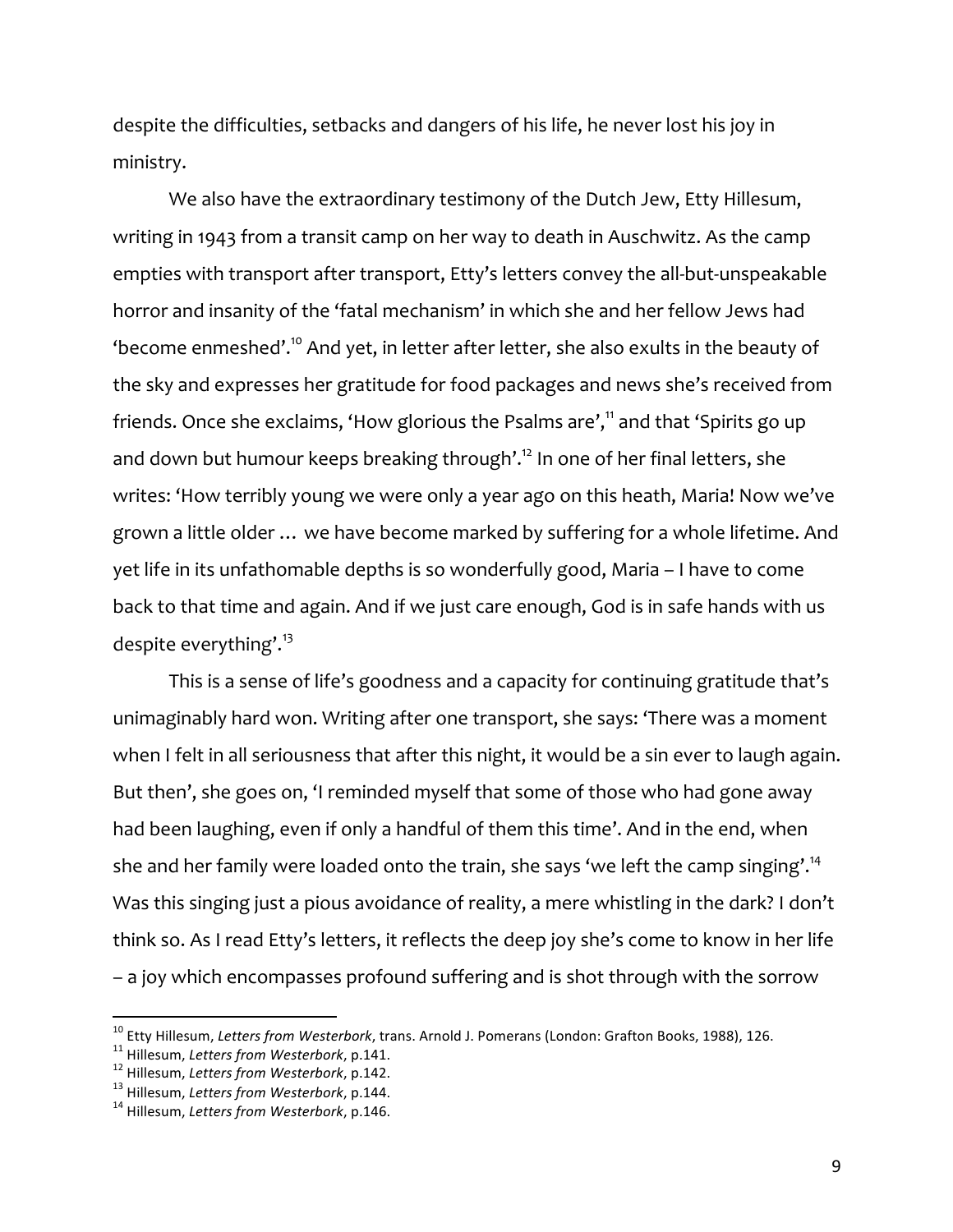of existence. It's of a piece with the New Testament's understanding that in this life our joy will not be complete and is not yet fully realized. Nevertheless, she witnesses to the fact that, despite everything, joy is given, an ever present reality. Our access, whatever our circumstances, is by way of our life embraced as we dare to risk delight, keeping faith in the presence and promise of God's joy, just as Jesus did when 'for the sake of the joy that was set before him, [he] endured the cross' (Heb. 12:2).

And this, I think, opens up a different way of relating to our yearning for joy in a world of pain. I said earlier that I have a tendency to think that enjoying life is a kind of indulgence. I behave as though I'm not allowed and not there yet. Prior to everything and everyone being fixed, joy seems luxury I can't and won't afford. But what if it's just the other way around?

More and more I am convinced that joy isn't a luxury – and that we, our church and our world are dying for want of it. The refusal of joy is the refusal of God, whose presence provokes rejoicing. When we live as 'kill-joys' (and isn't that an illuminating phrase?) we tend to be living earnest, dour, self-important kinds of lives, quenching the Spirit, shutting down freedom and laughter and vitality. This suggests that, far from being an irresponsible and dispensable practice, enjoyment is the sign of our redemption and of our communion with the true source of our life. It is thus the only place from which we can hope truly to participate in bringing about God's peace, liberty and justice.

As it happens, this coming Sunday – the fourth Sunday in Lent – is Laetare Sunday. The word 'laetare' means 'rejoice', and the day takes its name from the traditional introit of the day. 'Rejoice, O Jerusalem: and come together all you that love her: rejoice with joy, you that have been in sorrow'. On this day, it's as if the joy that is God's life and God's gift can't be held off any more – it can't wait till the Day of Resurrection, but bursts into the midst of this penitential season. It's as if, to

10